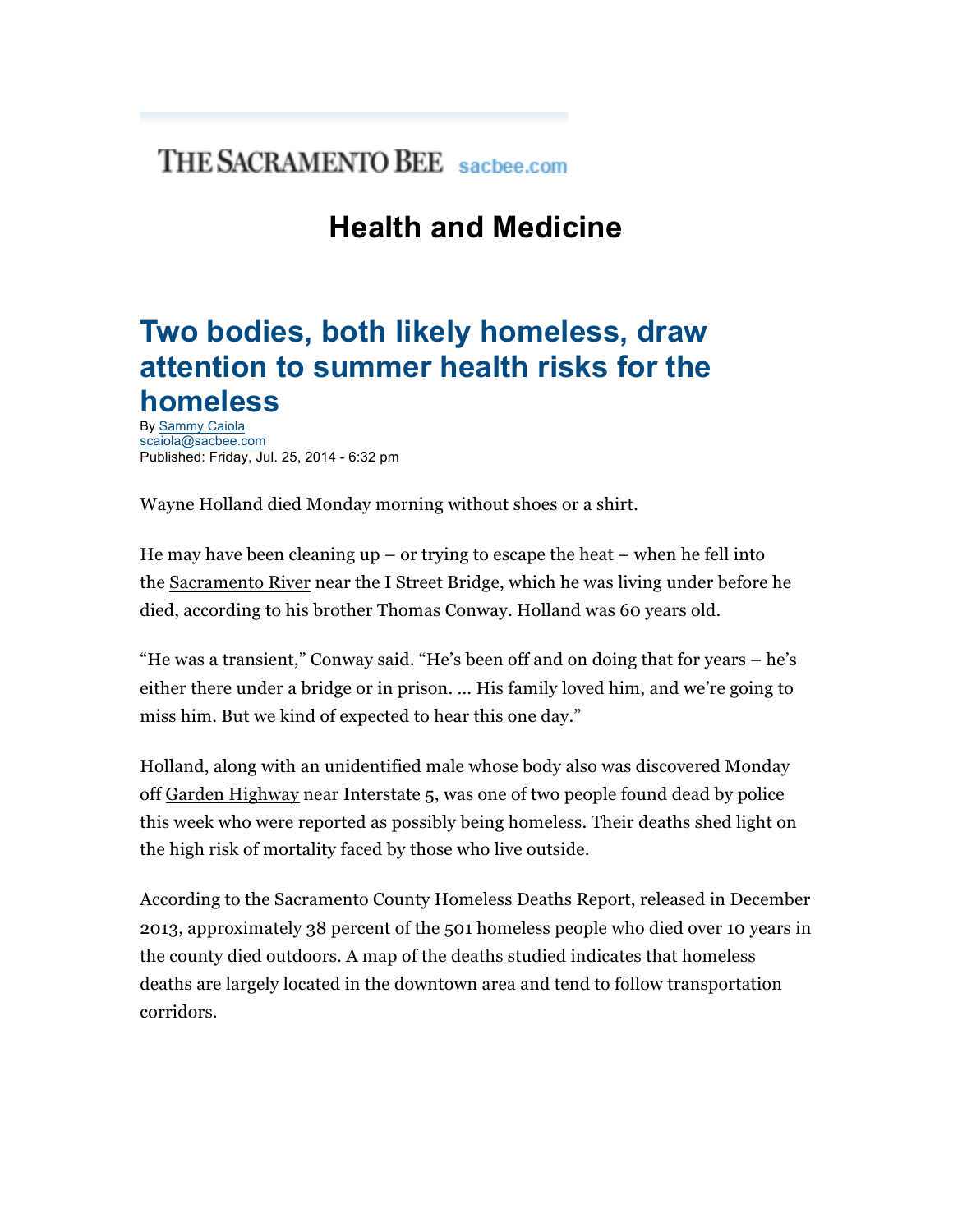The study also found that the number of homeless deaths remains consistent throughout the year. Bob Erlenbusch, executive director of the Sacramento Regional Coalition to End Homelessness and principal author of the report, said the elements continue to take a toll on the homeless regardless of the season.

Infections, cardiovascular disease and diabetes are just a few of the many preventable health issues that lead to homeless death, according to the study. The summer months usher in a slew of additional concerns, including fatigue, bug bites and dehydration, Erlenbusch said.

"Our community could do a better job recognizing that summer is just as brutal for people as winter," he said. "Homeless people have every health issue (that)housed people do, it's just exacerbated by being homeless."

The daytime temperature is expected to break 100 degrees each day of this weekend and drop into the 60s at night. The county does not have plans to open a cooling center.

"If we have continued very hot weather and the nights continue to stay hot, we make a determination to open a cooling center," said Chris Andis, county spokeswoman. "And in the meantime, we put out our standard messages about finding a cool place and avoiding vigorous activity during the day."

But that can be difficult when trying to reach food and health care providers on foot, according to guests at Loaves & Fishes, the downtown facility that serves about 800 homeless people daily.

Rick Herrera, a 60-year-old veteran taking refuge in the shade Thursday, pointed to a cracked red scab on the suntanned skin of his left forearm – the remnants of what he suspected was a nasty spider bite.

"I was out in the elements with no tent – you're just susceptible to anything," he said. "I was gonna wait until fall to get a tent – in this type of weather you can sometimes ride it out – but then the skunks started stealing my food."

The lack of adequate nutrition, shelter and regular health care take a toll on many at Loaves & Fishes, particularly those with pre-existing conditions such as diabetes,